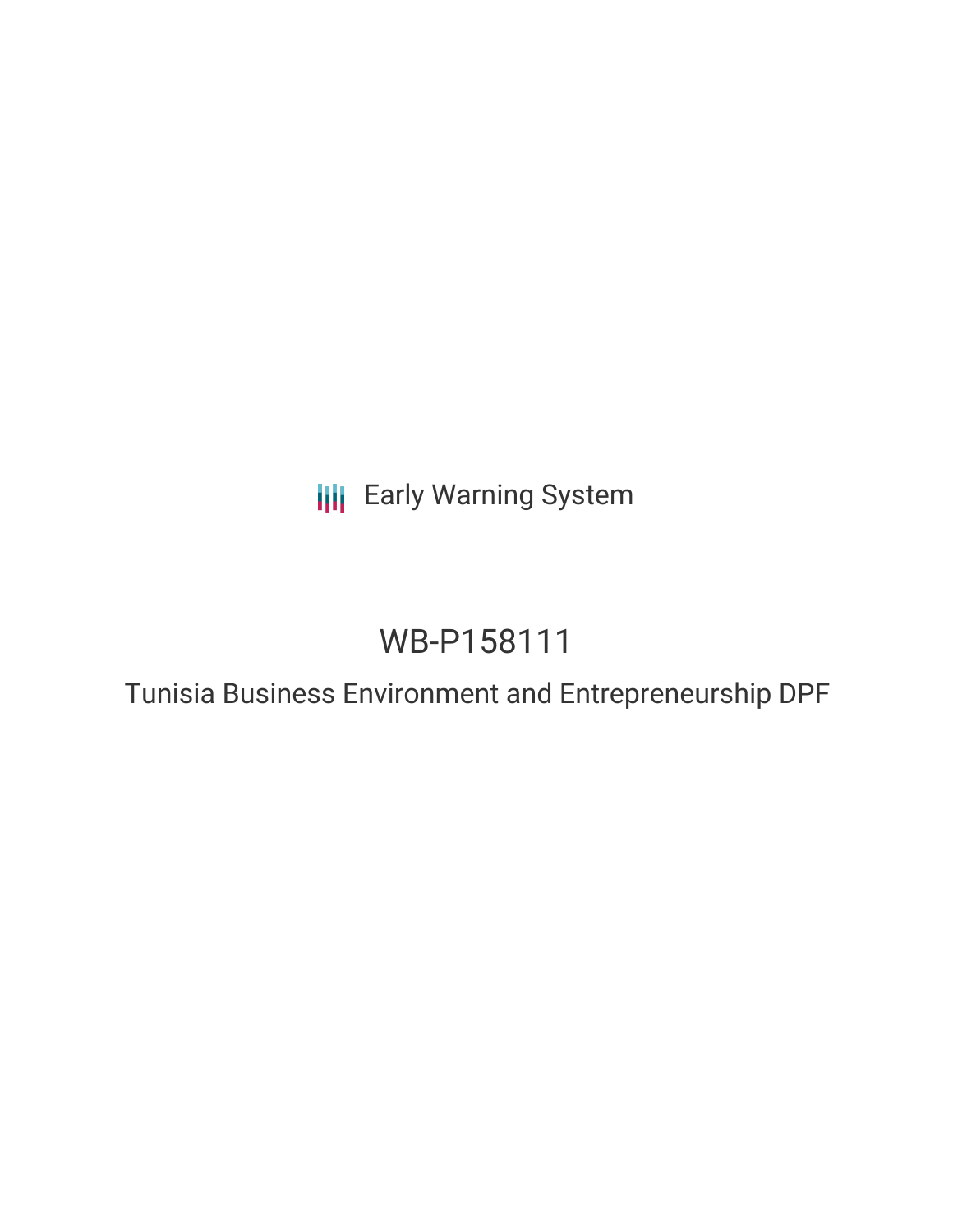

#### **Quick Facts**

| <b>Countries</b>               | Tunisia               |
|--------------------------------|-----------------------|
| <b>Financial Institutions</b>  | World Bank (WB)       |
| <b>Status</b>                  | Active                |
| <b>Bank Risk Rating</b>        | U                     |
| <b>Voting Date</b>             | 2017-06-13            |
| <b>Borrower</b>                | Government of Tunisia |
| <b>Sectors</b>                 | Finance               |
| <b>Investment Amount (USD)</b> | \$500.00 million      |
| <b>Project Cost (USD)</b>      | \$500.00 million      |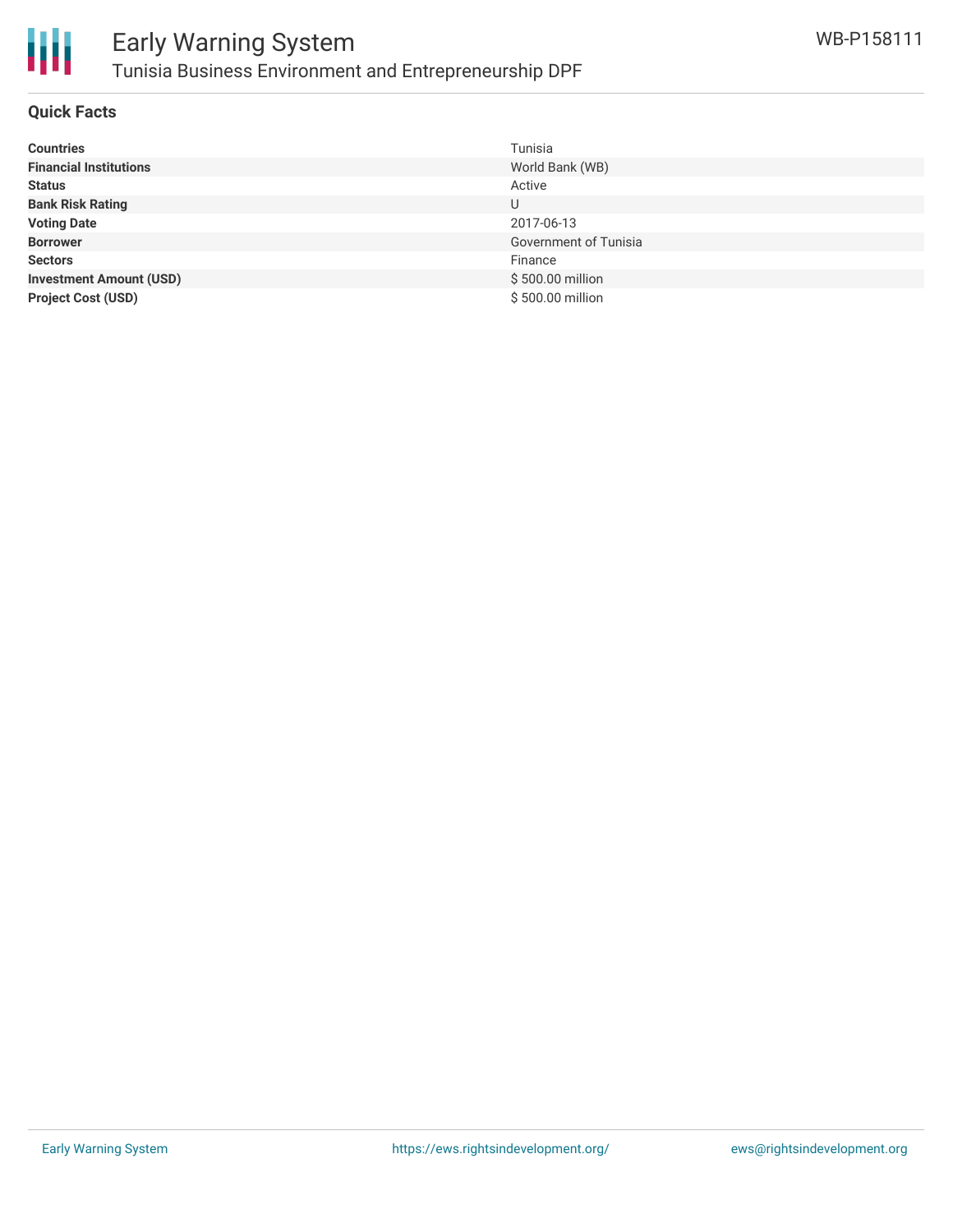

#### **Project Description**

The development objective of the Business Environment and Entrepreneurship Development Policy Loan Project for Tunisia is to improve the business environment, and (ii) support entrepreneurship and deepen access to finance. The proposed Business Environment and Entrepreneurship Development Policy Loan (BEE DPL), in the amount of Euro 457.2 million (US\$500 million equivalent), is a standalone single-tranche operation aimed at supporting key areas of reform in the Government of Tunisia's Five-Year Development Plan for 2016-2020. The DPL would help Tunisia achieve stronger and more inclusive growth and private sector-led job creation, particularly by stimulating entrepreneurship. The Government response to the employment and social challenges by raising public sector hiring and salaries has helped maintain social peace, but has also contributed to significant weakening of Tunisia's fiscal situation. Going forward, job creation will require a sound macroeconomic framework, a dynamic private sector and a conducive business environment. Accelerating job creation and promoting inclusion and shared prosperity in Tunisia also entails supporting entrepreneurship and deepening access to finance.The proposed DPL is informed by the challenges and opportunities identified in the Systematic Country Diagnostic (SCD).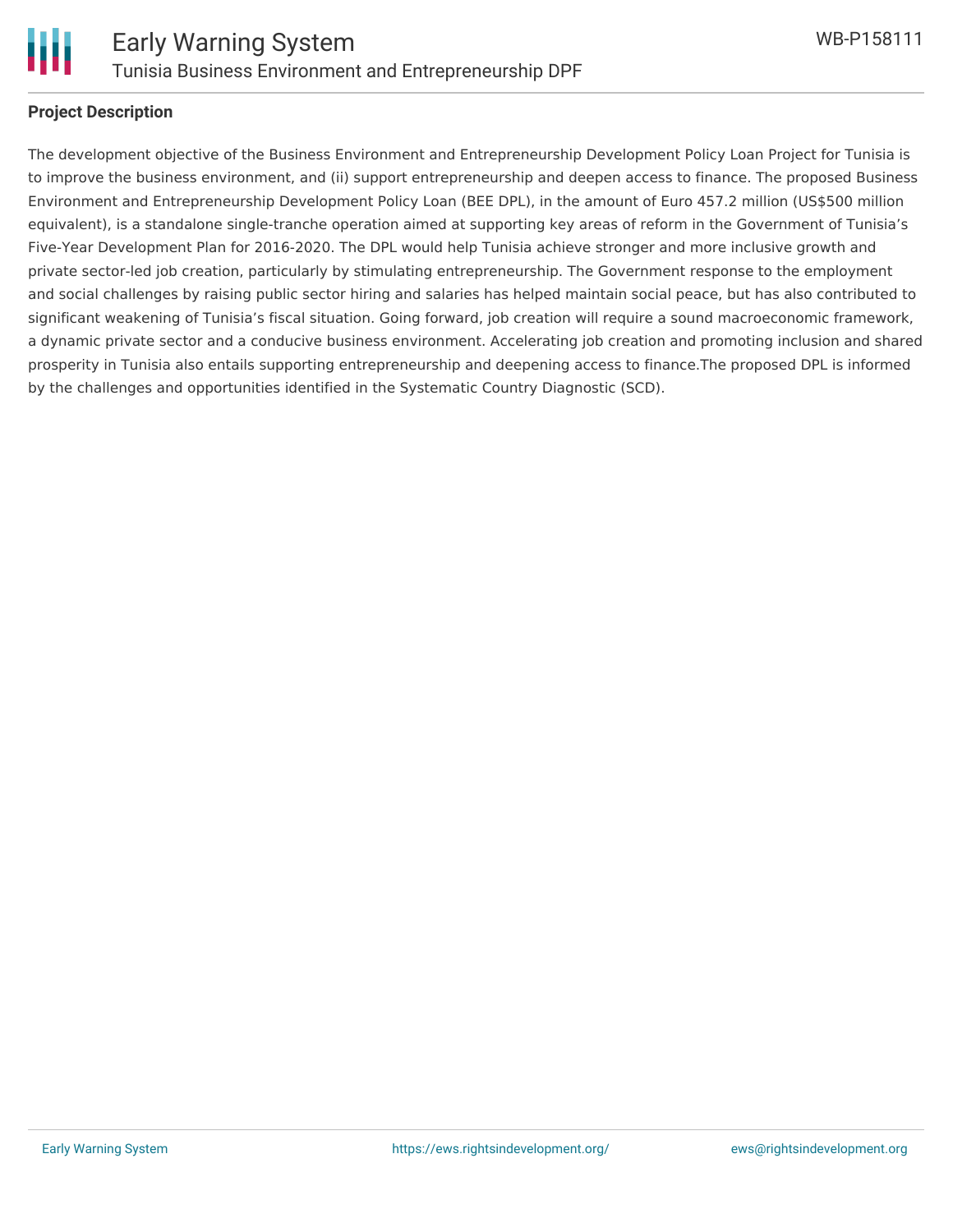

### Early Warning System Tunisia Business Environment and Entrepreneurship DPF

#### **Investment Description**

World Bank (WB)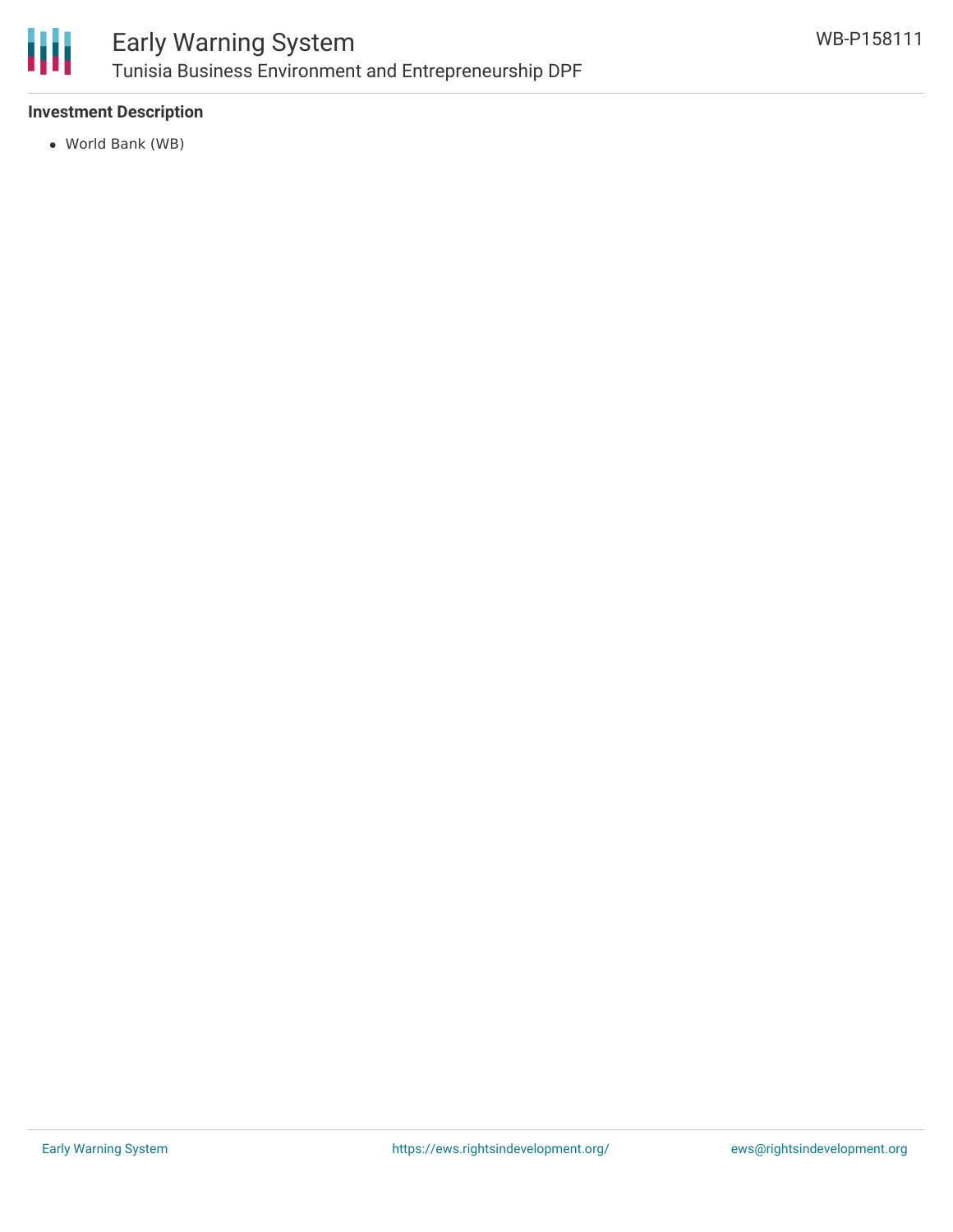

#### **Contact Information**

ACCOUNTABILITY MECHANISM OF WORLD BANK

The World Bank Inspection Panel is the independent complaint mechanism and fact-finding body for people who believe they are likely to be, or have been, adversely affected by a World Bank-financed project. If you submit a complaint to the Inspection Panel, they may investigate to assess whether the World Bank is following its own policies and procedures for preventing harm to people or the environment. You can contact the Inspection Panel or submit a complaint by emailing ipanel@worldbank.org. You can learn more about the Inspection Panel and how to file a complaint at: http://ewebapps.worldbank.org/apps/ip/Pages/Home.aspx.